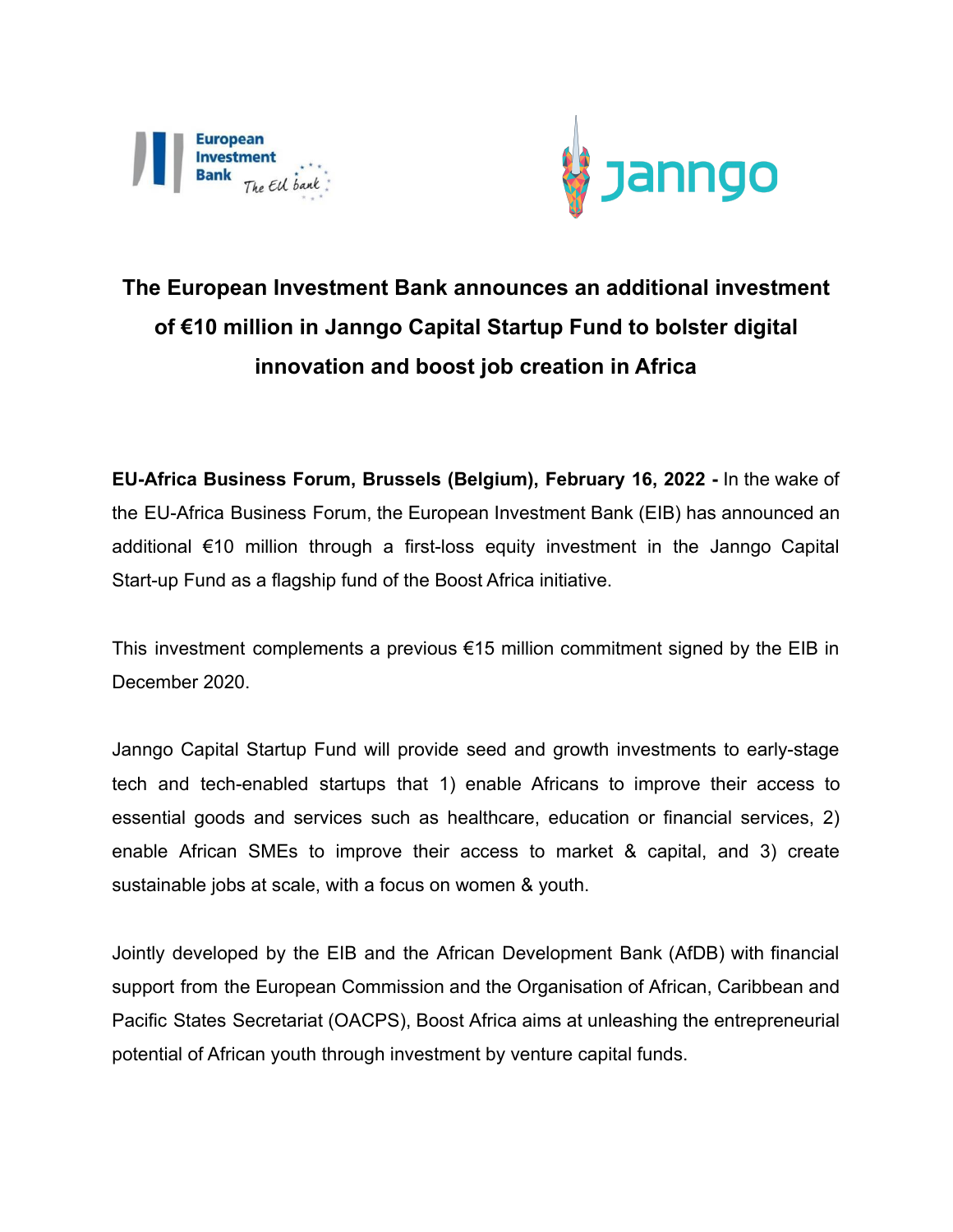The initiative specifically targets 5 main objectives:

- boost entrepreneurship and innovation,
- create new and quality jobs,
- develop an efficient entrepreneurial ecosystem in Africa,
- address financing gaps at the earliest and riskiest stages of business creation
- and develop young entrepreneurs' skills and expertise.

"Boost Africa shows how Africa and the European Union can work together to build a more prosperous future, accelerate digital transformation and create sustainable growth and jobs to benefit future generations. Working with investment experts across Africa the new EU support, as part of Team Europe, will unlock Africa's entrepreneurial potential and ensure that innovation improves lives and create opportunities." said Jutta Urpilainen, European Commissioner for International Partnerships.

"Africa has some of the world's fastest-growing economies and a young, fast-growing population. We believe we can improve its living standards and social progress by supporting entrepreneurship and innovation. That is why we are pleased to partner again with Janngo Capital Startup Fund through our Boost Africa Initiative" said Ambroise Fayolle, European Investment Bank Vice President.

"We are proud to be the first fund in Africa to be backed by the Boost Africa initiative. We have built a strong track record in the region through our first fund with investments in 11 tech & tech-enabled startups across Africa. Our portfolio companies are 56% women-led and have already positively contributed in solving key market failures and creating jobs in healthcare, logistics, financial services, retail, food & agribusiness, mobility and the creative industry" said Fatoumata Bâ, Founder & Executive Chair of [Janngo](http://www.janngo.africa/) Capital.